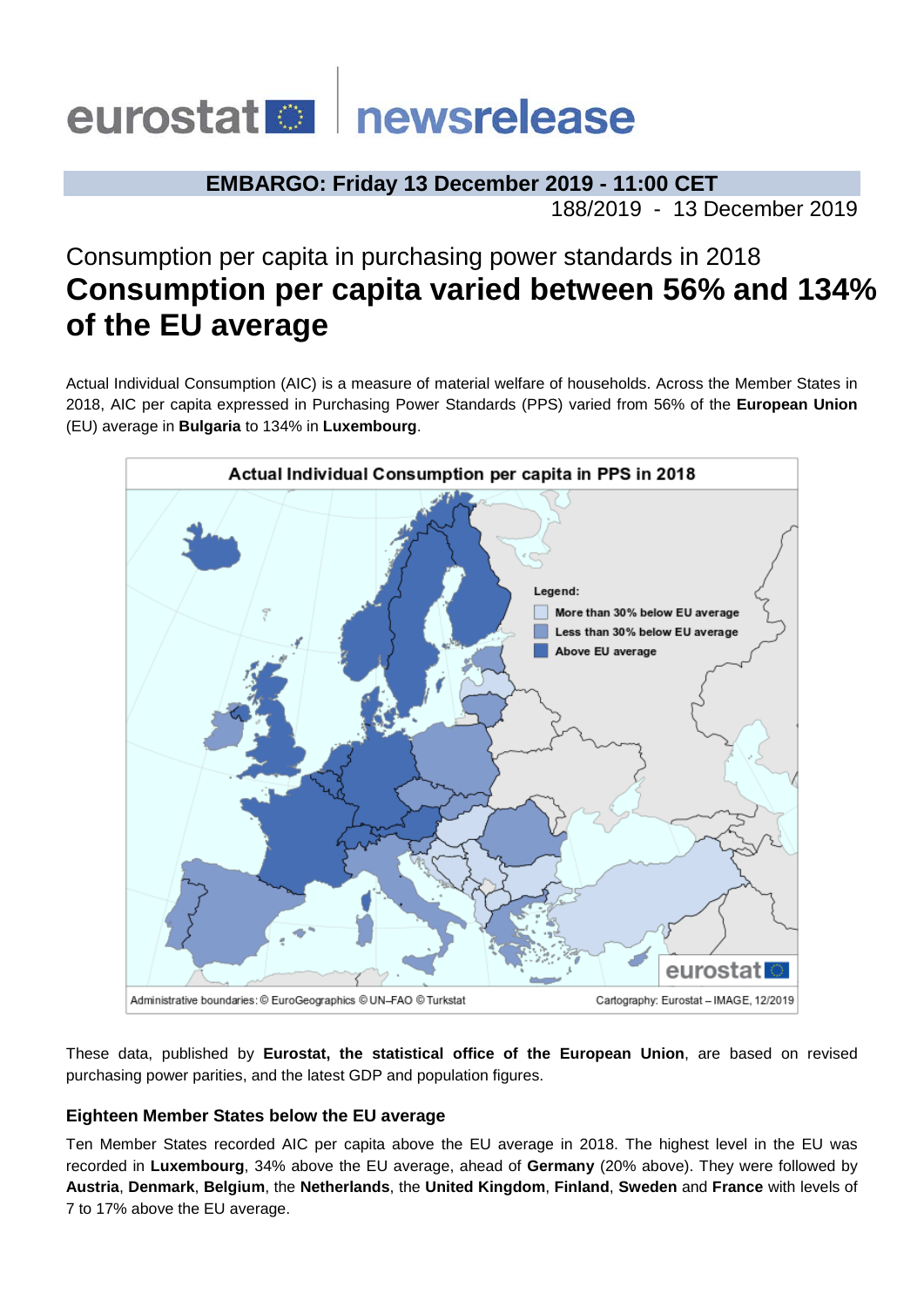AIC per capita for fourteen Member States lay between the EU average and 30% below. In **Italy**, **Ireland**, **Cyprus** and **Spain** the levels were 10% or less below the EU average, while **Lithuania**, **Portugal**, **Czechia** and **Malta** were between 10% and 20% below. **Slovenia**, **Greece, Poland, Estonia, Slovakia** and **Romania** were between 20% and 30% below the average. Four Member States recorded AIC per capita more than 30% below the EU average. **Latvia, Croatia** and **Hungary** were between 30% and 40% below, while **Bulgaria** had AIC per capita more than 40% below the EU average.

Over the last three years, AIC per capita relative to the EU average remained relatively stable in a majority of Member States. However, clear increases have been registered in **Romania** (71% of the EU average in 2018 compared with 65% in 2016), **Slovakia** (73% vs. 68%) and **Lithuania** (89% vs. 85%). In contrast, the most noticeable decreases were recorded in **Sweden** (108% in 2018 vs. 112% in 2016) and **France** (107% vs. 110%).

#### **GDP per capita varied by one to five across the Member States**

In 2018, GDP per capita expressed in PPS ranged between 51% of the EU average in **Bulgaria** and 261% in **Luxembourg**.

#### Geographical information

The **European Union** (EU) includes Belgium, Bulgaria, Czechia, Denmark, Germany, Estonia, Ireland, Greece, Spain, France, Croatia, Italy, Cyprus, Latvia, Lithuania, Luxembourg, Hungary, Malta, the Netherlands, Austria, Poland, Portugal, Romania, Slovenia, Slovakia, Finland, Sweden and the United Kingdom.

The **euro area** consists of Belgium, Germany, Estonia, Ireland, Greece, Spain, France, Italy, Cyprus, Latvia, Lithuania, Luxembourg, Malta, the Netherlands, Austria, Portugal, Slovenia, Slovakia and Finland.

#### Methods and definitions

Data presented in this News Release are produced by the Eurostat-OECD purchasing power parities program. The full methodology used is described in th[e Eurostat-OECD Methodological manual on purchasing power parities](https://ec.europa.eu/eurostat/product?code=KS-RA-12-023&language=en).

**Actual Individual Consumption** consists of goods and services actually consumed by individuals, irrespective of whether these goods and services are purchased and paid for by households, by government, or by non-profit organisations. In international volume comparisons of consumption, AIC is often seen as the preferable measure, since it is not influenced by the fact that the organisation of certain important services consumed by households, like health and education services, differs a lot across countries.

The **Purchasing Power Standard** (PPS) is an artificial currency unit that eliminates price level differences between countries. Thus one PPS buys the same volume of goods and services in all countries. This unit allows meaningful volume comparisons of economic indicators across countries. Aggregates expressed in PPS are derived by dividing aggregates in current prices and national currency by the respective Purchasing Power Parity (PPP). The level of uncertainty associated with the basic price and national accounts data, and the methods used for compiling PPPs imply that differences between countries that have indices within a close range should not be over-interpreted.

#### Country note:

**Luxembourg:** The high GDP per capita in Luxembourg is partly due to the country's large share of cross-border workers in total employment. While contributing to GDP, these workers are not taken into consideration as part of the resident population which is used to calculate GDP per capita.

#### Revisions and timetable

The regular publication schedule of PPPs includes four estimates for a particular year. The first estimate for 2018 was published in News Release [100/2019](https://ec.europa.eu/eurostat/documents/2995521/9832322/2-19062019-BP-EN.pdf/f8d57e94-1848-4d57-aca2-55cd4b918de8) of 19 June 2019. The present News Release corresponds to the second estimate. The 2018 figures will be revised again in December 2020 and finalised in 2021.

#### For more information

Eurosta[t Statistics Explained article](https://ec.europa.eu/eurostat/statistics-explained/index.php/GDP_per_capita,_consumption_per_capita_and_price_level_indices) on GDP per capita, consumption per capita and price level indices.

Eurosta[t website section](https://ec.europa.eu/eurostat/web/purchasing-power-parities/overview) dedicated to purchasing power parities.

Eurosta[t database](https://ec.europa.eu/eurostat/web/purchasing-power-parities/data/database) on purchasing power parities.

Eurosta[t metadata](https://ec.europa.eu/eurostat/cache/metadata/en/prc_ppp_esms.htm) on purchasing power parities.

#### Issued by: **Eurostat Press Office**

**Veronika LANG Tel: +352-4301-33 444 [eurostat-pressoffice@ec.europa.eu](mailto:eurostat-pressoffice@ec.europa.eu)** Production of data:

**Marjanca GASIC Tel: +352 4301-37 531 [marjanca.gasic@ec.europa.eu](mailto:marjanca.gasic@ec.europa.eu)**

[EurostatStatistics](https://www.facebook.com/EurostatStatistics) [ec.europa.eu/eurostat](https://ec.europa.eu/eurostat) [@EU\\_Eurostat](https://twitter.com/EU_Eurostat)

**Media requests**: Eurostat media support / Tel: +352-4301-33 408 / [eurostat-mediasupport@ec.europa.eu](mailto:eurostat-mediasupport@ec.europa.eu)

ec.europa.eu/eurostat